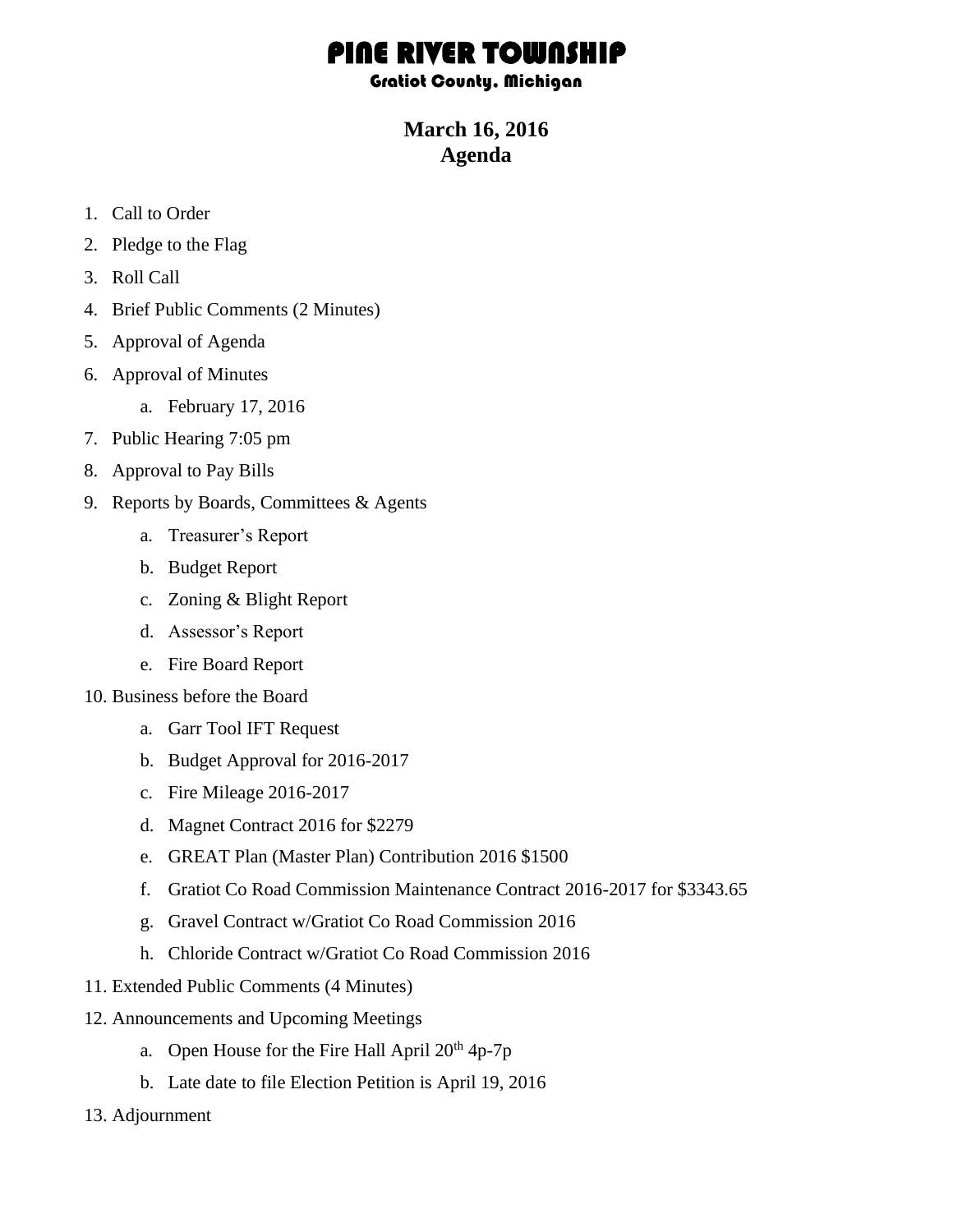## **MINUTES OF THE PINE RIVER TOWNSHIP BOARD MONTHLY MEETING MARCH 16, 2016**

- 1. The Public Hearing and the Regular Monthly Meeting of the Pine River Township Board was called to order at 7:00 pm by Supervisor Beeson at the Township Hall.
- 2. Pledge the flag: The board and the public said the pledge to the flag.
- 3. Roll Call: Beeson: present, Baker: present, Moeggenborg: present, Best: present, Rademacher: present. All board members present.
- 4. Brief Public comments (2 minutes): John Renneberg mentioned that a Company Harmony Knowles was in to talk about Smart Meters.
- 5. Approve the Agenda: Motion by Moeggenborg: second by Baker: to approve the agenda as presented. All board members approved. Motion carried 5-0.
- 6. Approve the Minutes: Motion by Moeggenborg: second by Best: to approve the Regular Meeting Minutes of February 17, 2016. All board members approved. Motion carried 5-0.
- 7. Open Public Hearing #1- Garr Tool IFT Request @7:05pm. Motion made by Moeggenborg: second by Best: to open both Public Hearing #1 Garr Tool IFT Request & Public Hearing #2 Township Budget & Fire Special Assessment for 2016 – 2017 Fiscal Year. All board members approved. Motion carried 5-0.

#### **Public Hearing #1 Garr Tool Company IFT Request No public comments.**

Motion made by Baker: second by Best: to close Public Hearing at 7:20 pm. All board members approved: Motion carried 5-0.

### **Public Hearing #2 Township Budget and Fire Special Assessment for 2016 – 2017 Fiscal Year No public comments.**

Motion made by Best: second by Moeggenborg: to close Public Hearing at 7:21 pm. All board members approved: Motion carried 5-0.

8. Approval to Pay Bills:

 Motion made by Moeggenborg: second by Best: to pay bills as presented in the amount \$ 32,570.61. All board members approved. Motion carried 5-0.

- 9. Reports by Boards, Committees & Agents
	- a. Treasurers Report Discussion; Report placed on file.
	- b. Budget Report Discussion: Report placed on file. Payroll demo with Mercantile Bank March 9, 2016 went well. Will make a change.in 2<sup>nd</sup> quarter.
	- c. Zoning & Blight Officer Discussion
	- d. Assessor's Report Discussion
	- e. Fire Services Discussion.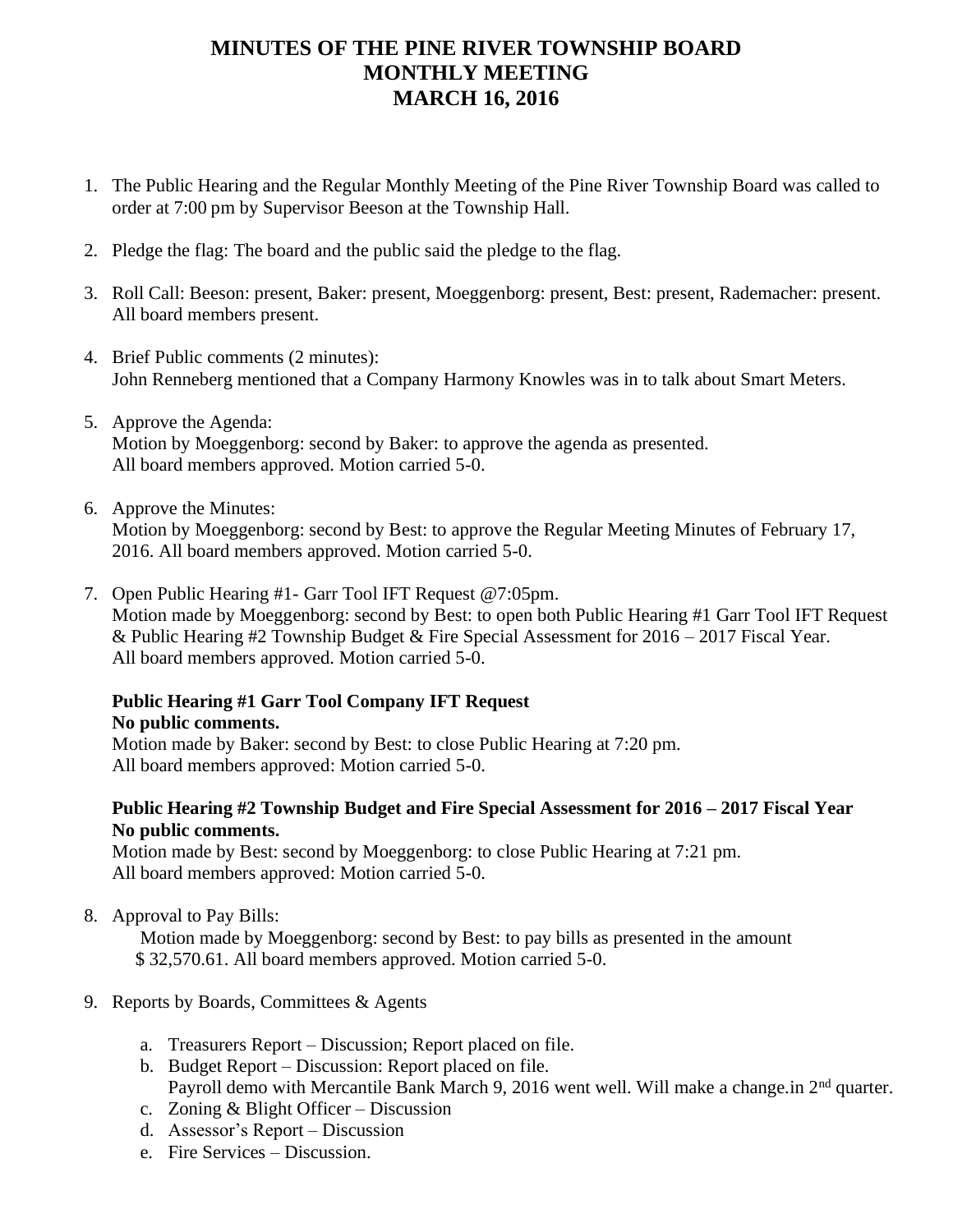#### 10. Business before the Board:

a. Resolution to approve Garr Tool IFT Request

**Ray Wilcox from Garr Tool briefly talked about IFT request.** Motion made by Moeggenborg: second by Baker: to adopt **Resolution # 031616 - 3** to approve IFT request from Garr Tool for \$2,000,000.00 for a period of 12 years. Roll Call Vote – Rademacher Aye; Moeggenborg Aye; Baker Aye; Best Aye; Beeson Aye. 5 – Ayes; 0 – Nays. Resolution Adopted 5-0.

b. Resolution to Adopt 2016 – 2017 Township Budgets

**Supervisor Beeson reviewed the proposed Township Budget and Fire Special Assessment for 2016 – 2017 Fiscal Year.** Motion made by Baker: second by Best: to approve **Resolution 031616-4**

adopting the General Appropriations Act for fiscal year 2016 – 2017. Roll Call Vote: Moeggenborg Aye; Best Aye; Beeson Aye; Rademacher Aye; Baker Aye. 5 – Ayes; 0 – Nays. Resolution Adopted 5-0.

c. Resolution to Establish Fire Millage @ 1.75 millage rate for 2016 – 2017

Motion made by Moeggenborg: second by Baker: to approve **Resolution 031616-5**  adopting the Fire Fund Special Assessment rate @1.75 mills will be collected against the taxable value currently estimated at \$77,090.175for fiscal year 2016 – 2017. Roll Call Vote: Baker Aye; Beeson Aye; Moeggenborg Aye; Best Aye; Rademacher Aye. 5 – Ayes; 0 – Nays. Resolution Adopted 5-0.

d. MAGNET 2016 Contract

Motion by Moeggenborg: second by Baker: to approve a contribution of \$2279 to MAGNET (Mid-Michigan Area Group Narcotics Enforcement Team) for the fiscal year 2016-2017. Roll Call Vote: Beeson Aye; Baker Aye; Best Aye; Rademacher Aye; Moeggenborg Aye.  $5 -$ Ayes:  $0 -$ Nays. Motion carried 5-0.

e. Great Plan (Master Plan) 2016 Contribution

Motion by Moeggenborg: second by Baker: to approve a contribution of \$1500 to the Great Plan (Master Plan) for the fiscal year 2016-2017. Roll Call Vote: Rademacher Aye; Best Aye; Moeggenborg Aye; Baker Aye; Beeson Aye. 5 – Ayes; 0 – Nays. Motion carried 5-0.

- f. Gratiot County Road Commission 2016 Annual Agreement Motion by Moeggenborg: second by Best: to approve the 2016 Agreement between the Gratiot County Road Commission and the Pine River Township in the amount of \$3343.65. All board members approved. Motion carried 5-0.
- g. Gravel Resurfacing Agreement w/ Gratiot County Road Commission Approve 2016 Agreement Motion made by Moeggenborg: second by Best: to approve Gravel Resurfacing 9.79 miles of road with a 23A Gravel at a cost of \$44,994.84. Roll Call Vote: Baker Aye; Beeson Aye; Rademacher Aye; Moeggenborg Aye; Best Aye. 5 – Ayes; 0 – Nays. Motion carried 5-0.

h. Chloride / Dust Layer Agreement w/ Gratiot County Road Commission- Approve 2016 Agreement Motion made by Baker: second by Moeggenborg: to approve (2) applications of Calcium Chloride to  $34.19$  miles of road at a total cost of \$16,821.48. Roll Call Vote: Moeggenborg Aye; Beeson Aye; Best Absent; Baker Aye; Rademacher Aye. 5 – Ayes; 0 – Nays. Motion carried 5-0.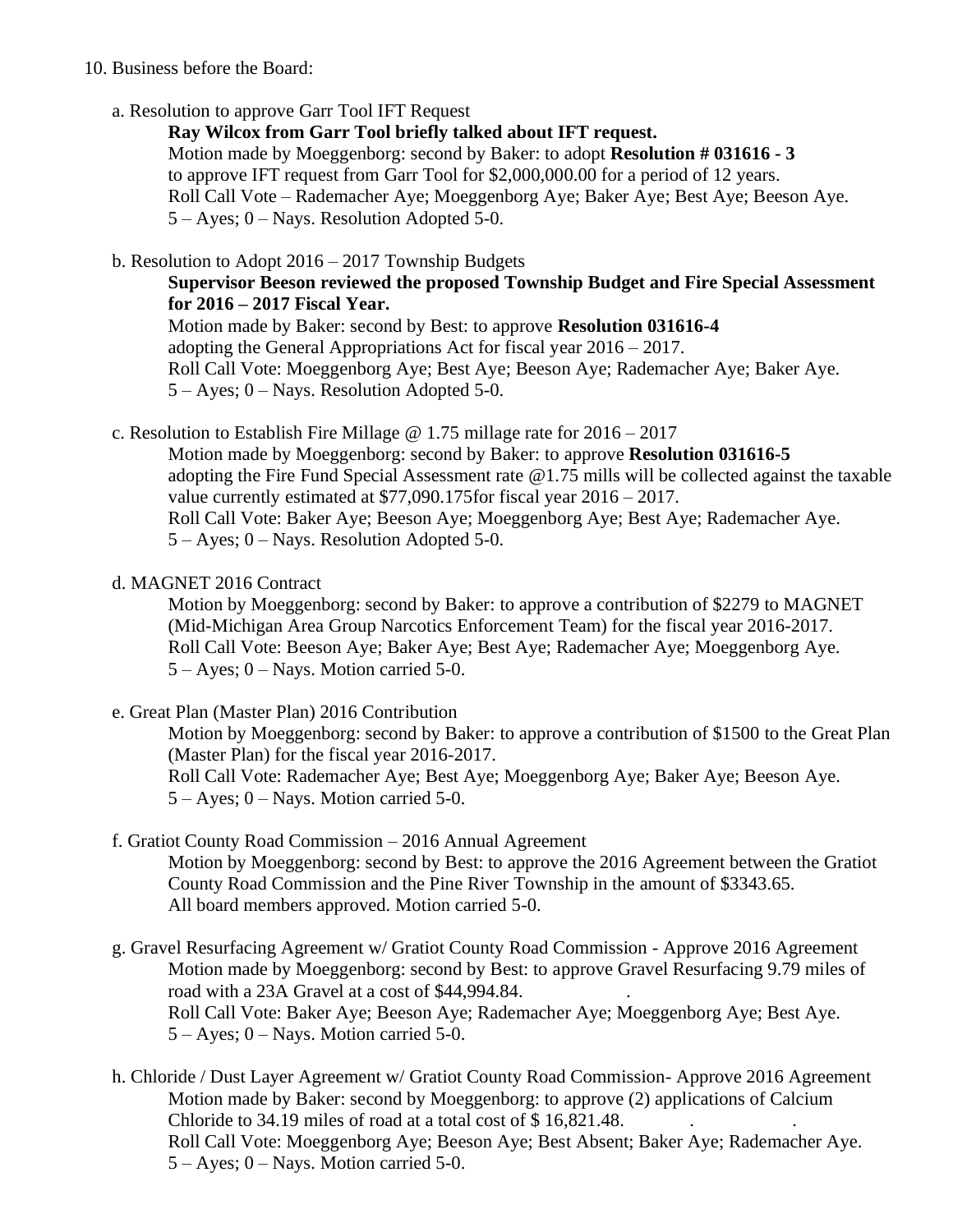- 11. Extended Public Comments (4 Minutes): None.
- 12. "Closed Session" Meeting

Supervisor Beeson stated "I move to go into closed session to discuss a confidential written legal opinion from the Township Attorney concerning the Meijer property".

Motion made by Best: second by Baker: to approve going into closed session for the purpose of discussing a confidential written legal opinion from the Township Attorney @8:10pm. Roll Call Vote: Baker Aye; Beeson Aye; Moeggenborg Aye; Rademacher Aye; Best Aye 5 – Ayes; 0 – Nays. Motion carried 5-0.

Township Board came out of closed session @ 8:40pm.

## **MINUTES OF THE PINE RIVER TOWNSHIP BOARD "CLOSED SESSION" MEETING DURING MONTHLY BOARD MEETING MARCH 16, 2016**

- 1. The "Closed Session" Meeting with the Pine River Township Board was called to order at 8:10 pm by Supervisor Beeson at the Township Hall.
- 2. Roll Call: Rademacher: present, Baker: present, Moeggenborg: present, Best: present, Beeson: present. All board members present.
- 3. Purpose of "Closed Session" The purpose of the "closed session" meeting was to discuss a confidential written legal opinion from the Township Attorney on March 2000 Act 425 Agreement concerning Meijer property.
- 4. Give approval to Legal Counsel to proceed with litigation with City of Alma. Motion by Moeggenborg; seconded by Best: to direct Legal Counsel to proceed with litigation against City of Alma if a settlement cannot be reached between Pine River Township and City of Alma. Roll Call Vote: Beeson Aye; Moeggenborg Aye; Baker Aye; Best Aye; Rademacher Aye  $5 - Ayes 0 - Nays 0 - Absent. Motion carried 5-0.$
- 5. Adjournment: Motion by Moeggenborg: second by Baker: to adjourn meeting at 8:38pm. All present board members approved. Motion carried 5-0.

Submitted by: Mike Rademacher Township Clerk